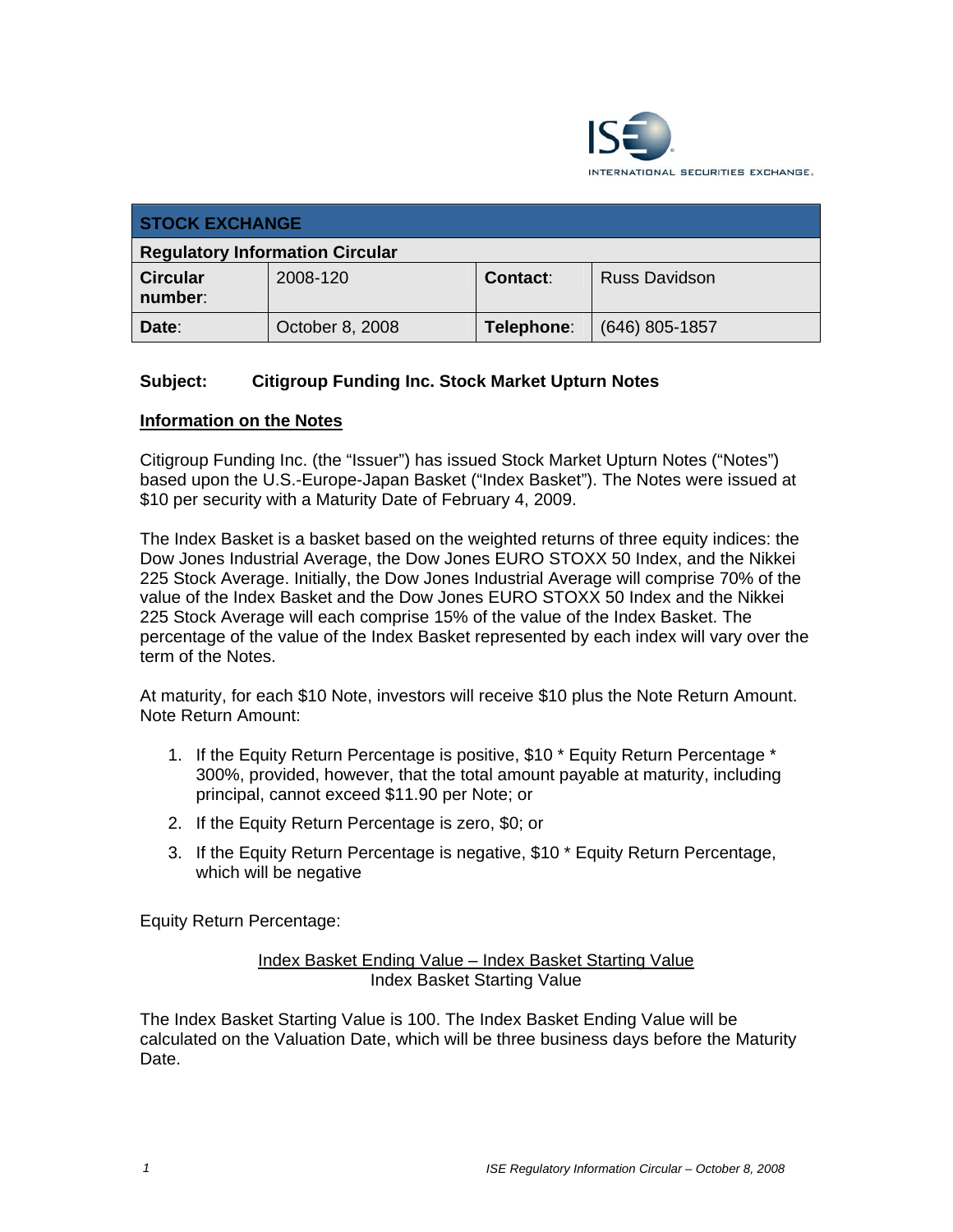The Notes are not principal protected and do not offer current income, which means that investors will not receive any periodic interest or other payments on the Notes prior to maturity. Since all payments that may be due to the holders of the Notes are the sole responsibility of the Issuer, it is the credit of Citigroup Funding Inc., which stands behind the Notes.

The market value of the Notes will depend substantially on the value of the Index Basket. Other factors that will likely affect the trading value of the Notes are fluctuations in interest rates, volatility of the Index Basket, time remaining to maturity, the credit rating of the Issuer and dividend yields on the stocks comprising the Index Basket.

The Trustee for the securities is The Bank of New York.

Trading in the shares on ISE is on a UTP basis and is subject to ISE equity trading rules. The shares will trade from 9:00 a.m. until 4:00 p.m. Eastern Time. Equity Electronic Access Members ("Equity EAMs") trading the shares during the Pre-Market Session are exposed to the risk of the lack of the calculation or dissemination of underlying index value or intraday indicative value ("IIV"). For certain derivative securities products, an updated underlying index value or IIV may not be calculated or publicly disseminated in the Pre-Market hours. Since the underlying index value and IIV are not calculated or widely disseminated during Pre-Market hours, an investor who is unable to calculate implied values for certain derivative securities products during Pre-Market hours may be at a disadvantage to market professionals.

Equity EAMs also should review NASD Notice to Members 03-71 for guidance on trading these products. The Notice reminds members of their obligations to: (1) conduct adequate due diligence to understand the features of the product; (2) perform a reasonable-basis suitability analysis; (3) perform customer-specific suitability analysis in connection with any recommended transactions; (4) provide a balanced disclosure of both the risks and rewards associated with the particular product, especially when selling to retail investors; (5) implement appropriate internal controls; and (6) train registered persons regarding the features, risk and suitability of these products.

**This Regulatory Information Circular is not a statutory Prospectus. Equity EAMs should consult the Trust's Registration Statement, SAI, Prospectus and the Fund's website for relevant information.**